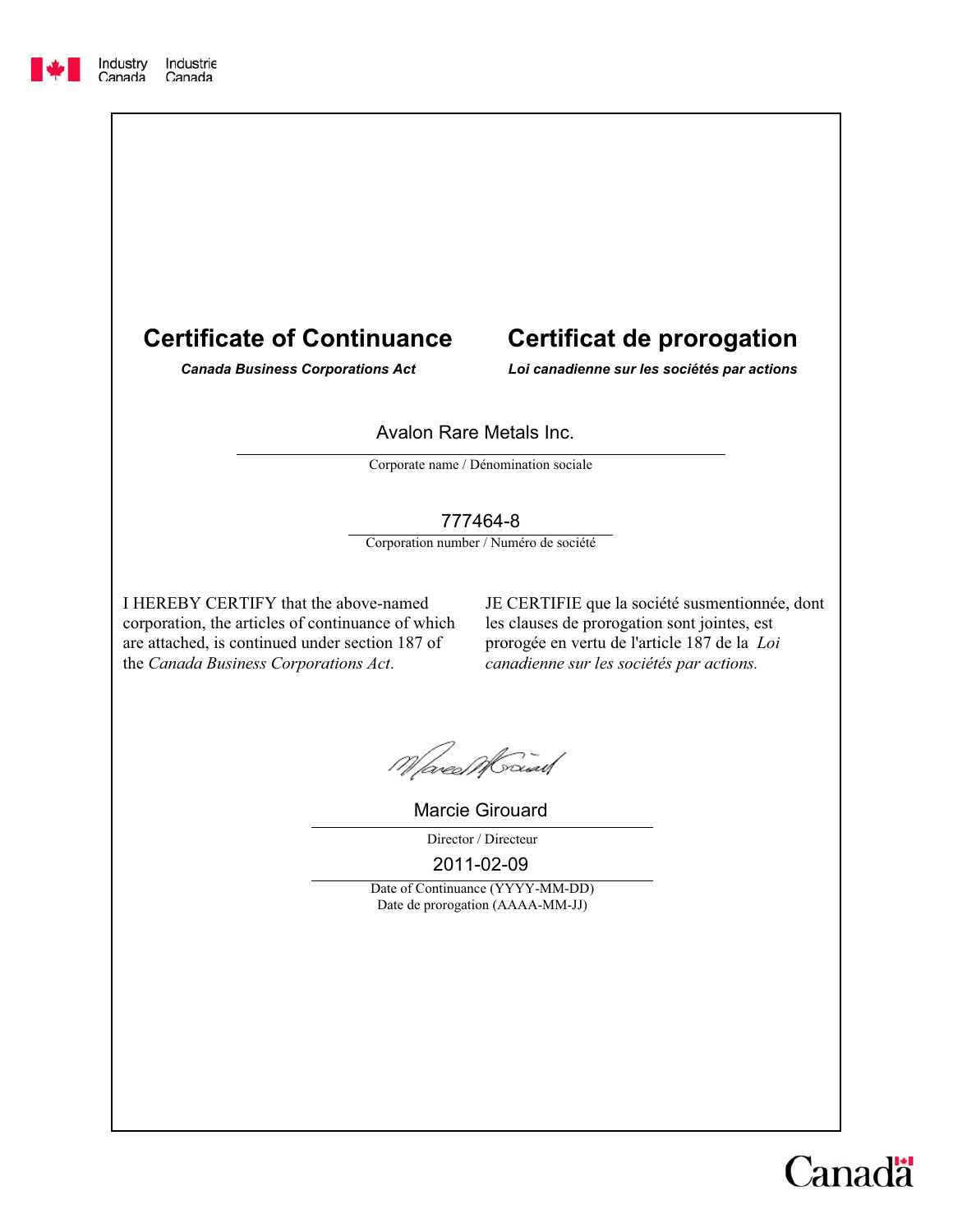

# *Canada Business Corporations Act*

*(CBCA) (s. 187)*

## **Form 11 Formulaire 11 Articles of Continuance Clauses de prorogation**

*Loi canadienne sur les sociétés par actions (LCSA) (art. 187)*

Avalon Rare Metals Inc. ON See attached schedule / Voir l'annexe ci-jointe None None Avalon Rare Metals Inc. See attached schedule / Voir l'annexe ci-jointe 1 3 The classes and the maximum number of shares that the corporation is authorized to issue 4 5  $7 \mid (1)$  If change of name effected, previous name 8 Other Provisions Corporate name Dénomination sociale The province or territory in Canada where the registered office is situated 2 La province ou le territoire au Canada où est situé le siège social Catégories et le nombre maximal d'actions que la société est autorisée à émettre Restrictions on share transfers Restrictions sur le transfert des actions Minimum and maximum number of directors Nombre minimal et maximal d'administrateurs  $6 \overline{\smash{\big)}\}$  Restrictions on the business the corporation may carry on Limites imposées à l'activité commerciale de la société S'il y a changement de dénomination sociale, indiquer la dénomination sociale antérieure (2) Details of incorporation Détails de la constitution Autres dispositions Min. 3 Max. 9 See attached schedule

9 Declaration: I certify that I am a director or an officer of the company continuing into the CBCA. Déclaration : J'atteste que je suis un administrateur ou un dirigeant de la société se prorogeant sous le régime de la LCSA.

Original signed by / Original signé par

Charlotte May

Charlotte May

**Note**: Misrepresentation constitutes an offence and, on summary conviction, a person is liable to a fine not exceeding \$5000 or to imprisonment for a term not exceeding six months or both (subsection 250(1) of the CBCA).

**Nota** : Faire une fausse déclaration constitue une infraction et son auteur, sur déclaration de culpabilité par procédure sommaire, est passible d'une amende maximale de 5 000 \$ ou d'un emprisonnement maximal de six mois, ou de ces deux peines (paragraphe 250(1) de la LCSA).

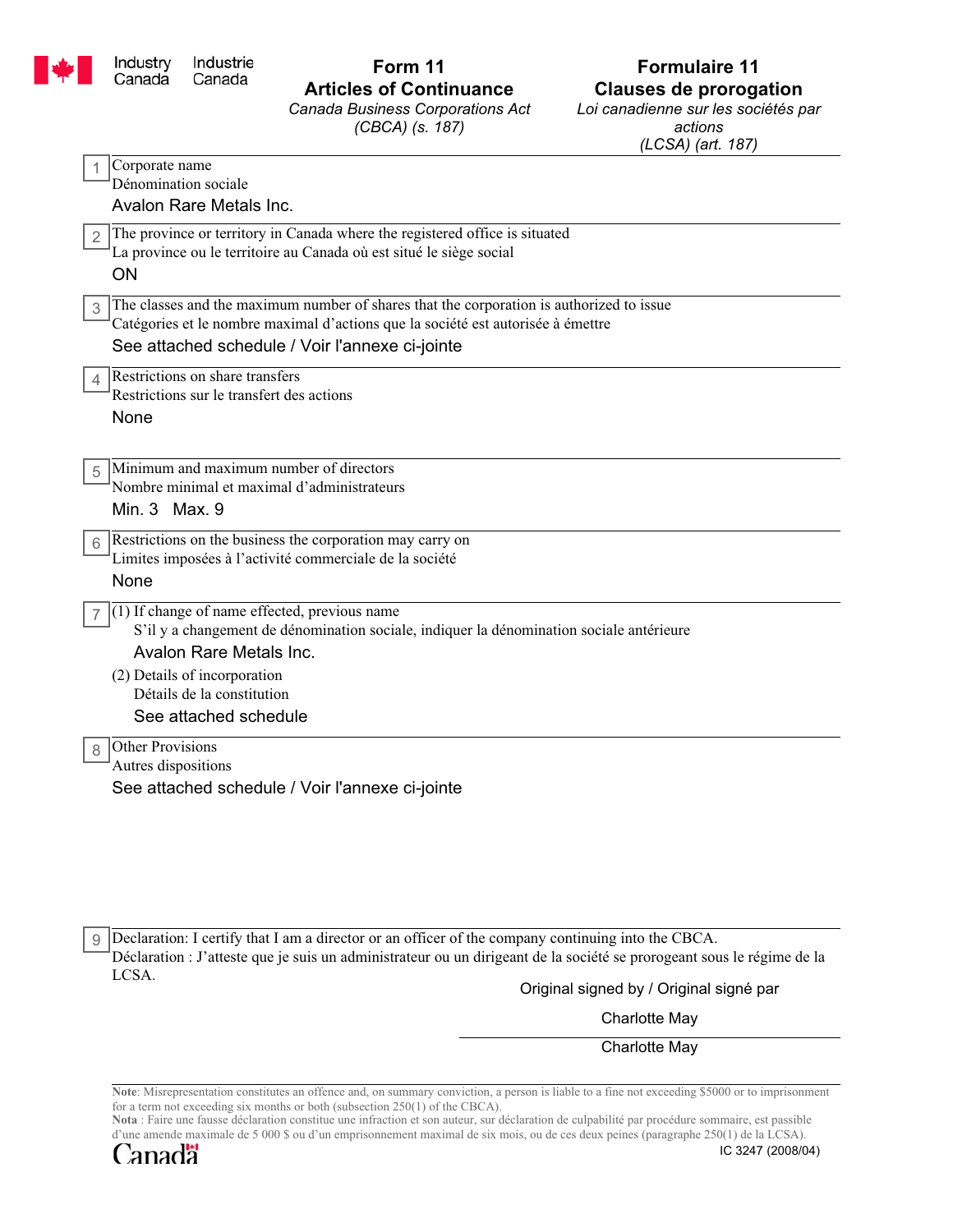## APPENDIX A TO THE ARTICLES OF CONTINUANCE OF AVALON RARE METALS INC. (the "Company")

The Company is authorized to issue an unlimited number of common shares and 25,000 preferred shares.

#### Common Shares

The Common Shares of the Company will have the following rights:

1.0 Payment of Dividends

Subject to the prior rights of holders of preferred shares, the holders of the common shares shall be entitled to receive rateably such dividends (if any) as the Board may in its discretion declare.

2.0 Participation upon Liquidation, Dissolution or Winding-Up

In the event of the liquidation, dissolution or winding-up of the Company or other distribution of assets of the Company among its shareholders for the purpose of winding-up its affairs, the holders of common shares shall, subject to the prior rights of the holders of preferred shares, be entitled to participate rateably in any distribution of the assets of the Company.

3.0 Voting Rights

The holders of common shares shall be entitled to receive notice of and to attend all meetings of the shareholders of the Company and to one vote in respect of each common share at all such meetings.

#### Special Rights and Restrictions Attaching to the Preferred Shares

The Preferred Shares as a class will have attached to them the following special rights and restrictions:

- 1.0 The Board may issue the Preferred Shares at any time and from time to time in one or more series. Before any Preferred Shares of a particular series are issued, the Board will fix the number of shares in that series and will determine, subject to the limitations set out in these Articles, the designation, rights, privileges, restrictions, and conditions to be attached to the Preferred Shares of that series, including (as examples only), without limiting the generality of the foregoing:
	- (a) the rate, amount, or method of calculation of preferential dividends, whether cumulative or noncumulative or partially cumulative, the date from which preferential dividends will accrue, and the date and place of payment;
	- (b) the right to convert or exchange Preferred Shares into common shares or other shares, bonds, debentures, securities, or otherwise;
	- (c) the right of the Company to redeem or repurchase Preferred Shares, and the redemption price and terms and conditions of redemption;
	- (d) the prices and other terms and conditions of rights of retraction;
	- (e) the right to receive notice of or to attend or to vote at any meeting of shareholders of the Company; and
	- (f) any sinking fund, purchase fund, or other provisions attaching to the Preferred Shares.

2.0 No rights, privileges, restrictions, or conditions attached to a series of Preferred Shares will confer on that series a priority over any other series of Preferred Shares in respect of dividends or return of capital in the event of the liquidation, dissolution, or winding-up of the Company. The Preferred Shares of each series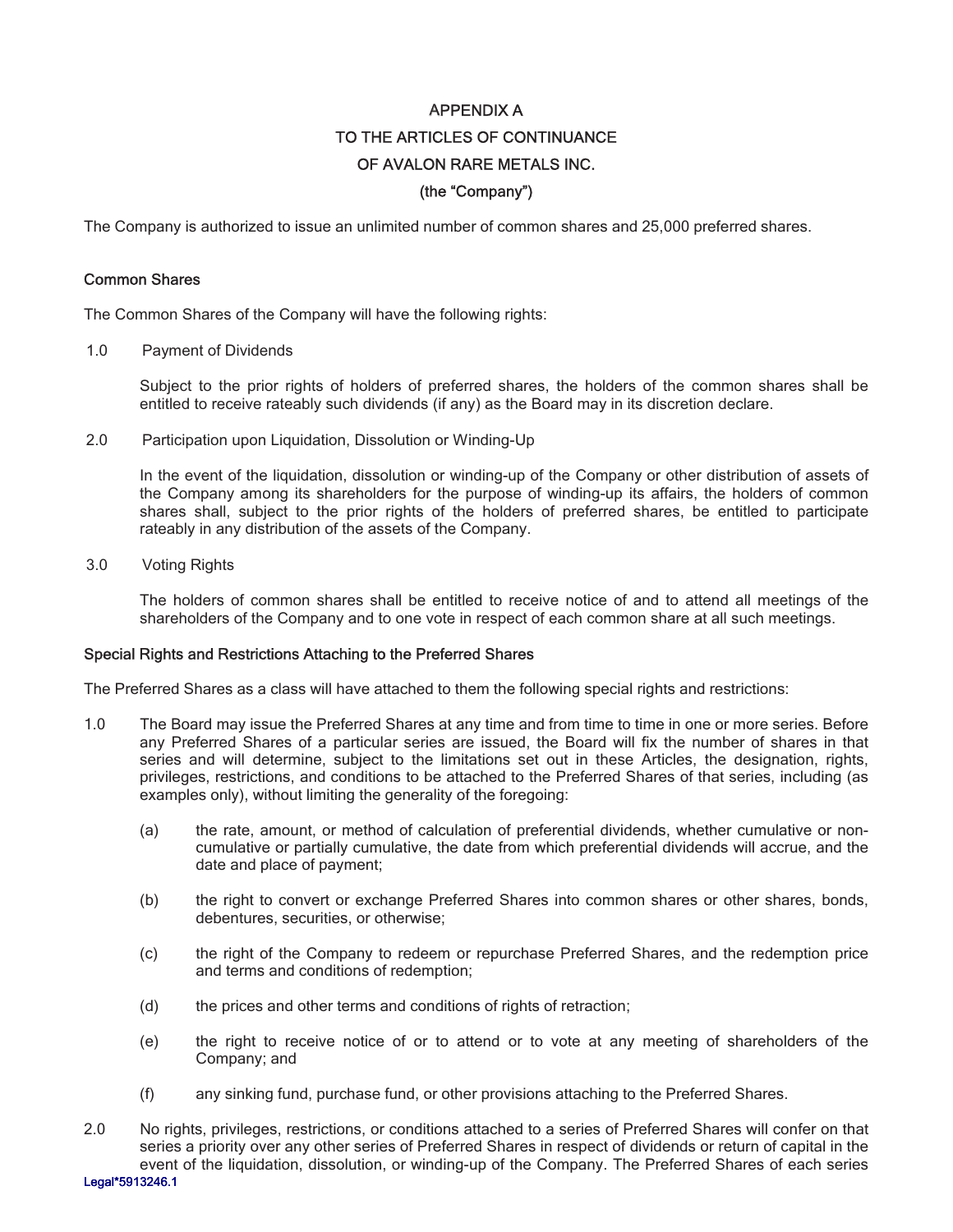will rank on a parity with the Preferred Shares of every other series with respect to priority in the payment of dividends and the return of capital and the distribution of the Company's assets in the event of the liquidation, dissolution, or winding-up of the Company, whether voluntary or involuntary, or any other distribution of the Company's assets among its shareholders for the purpose of winding up its affairs.

- 3.0 The Preferred Shares will be entitled to priority over the Company's common shares and over any other class of shares of the Company ranking junior to the Preferred Shares with respect to the payment of dividends and the return of capital and the distribution of assets in the event of the liquidation, dissolution, or winding-up of the Company, whether voluntary or involuntary, or any other distribution of the Company's assets among its shareholders for the purpose of winding up its affairs.
- 4.0 If any amount payable in respect of:
	- (a) cumulative dividends, whether or not declared; or
	- (b) declared non-cumulative dividends; or
	- (c) a return capital in the event of the liquidation, dissolution, or winding-up of the Company in respect of a series of Preferred Shares,

is not paid in fill, the Preferred Shares of all series will participate ratably in respect of all accumulated dividends, whether or not declared, and all declared non-cumulative dividends in accordance with the amounts that would be payable on those shares if all dividends were declared and paid in full, and in respect of amounts payable on return of capital in the event of the liquidation, dissolution, or winding-up of the Company, in accordance with the amounts that would be payable on the repayment of capital if all amounts so payable were paid in full; provided, however, that if there are insufficient assets to satisfy in full all claims as aforesaid, the claims of the holders of the Preferred Shares with respect to the amounts payable on return of capital will be paid and satisfied first and any assets remaining thereafter will be applied towards the payment and satisfaction of claims in respect of dividends.

- 5.0 The Preferred Shares of any series may also be given other preferences not inconsistent with the provisions of this Article over the common shares and over any other class of shares ranking junior to the Preferred Shares, as may be determined in the case of that series of Preferred Shares.
- 6.0 In the event of the liquidation, dissolution, or winding-up of the Company, whether voluntary or involuntary, or any other distribution of the Company's assets among its shareholders for the purpose of winding up its affairs, the holders of each series of Preferred Shares will, before any amount is paid to or any property or assets of the Company distributed among the holders of the Company's common shares or any other class of shares of the Company ranking junior to the Preferred Shares, be entitled to receive:
	- (a) an amount equal to the stated capital attributed to each series of Preferred Shares, respectively, together with:
		- (i) in the case of a series of Preferred Shares entitled to cumulative dividends thereof, all unpaid accumulated cumulative dividends, whether or not declared (which for this purpose will be calculated as if the cumulative dividends were accruing from day to day from the expiration of the last period for which the cumulative dividends were paid up to but excluding the date of distribution); and
		- (ii) in the case of a series of Preferred Shares entitled to non-cumulative dividends, all declared and unpaid non-cumulative dividends thereon; and
	- (b) if the liquidation, dissolution, winding-up, or distribution is voluntary, an additional amount, if any, equal to any premium that would have been payable on the redemption of any series of Preferred Shares had they been called for redemption by the Company effective the date of distribution and, if any series of Preferred Shares could not be redeemed on that date, an additional amount equal to the greatest premium, if any, that would have been payable on the redemption of any other series of Preferred Shares.
- 7.0 Except with the approval of all of the holders of the Preferred Shares, the Company will not at any time: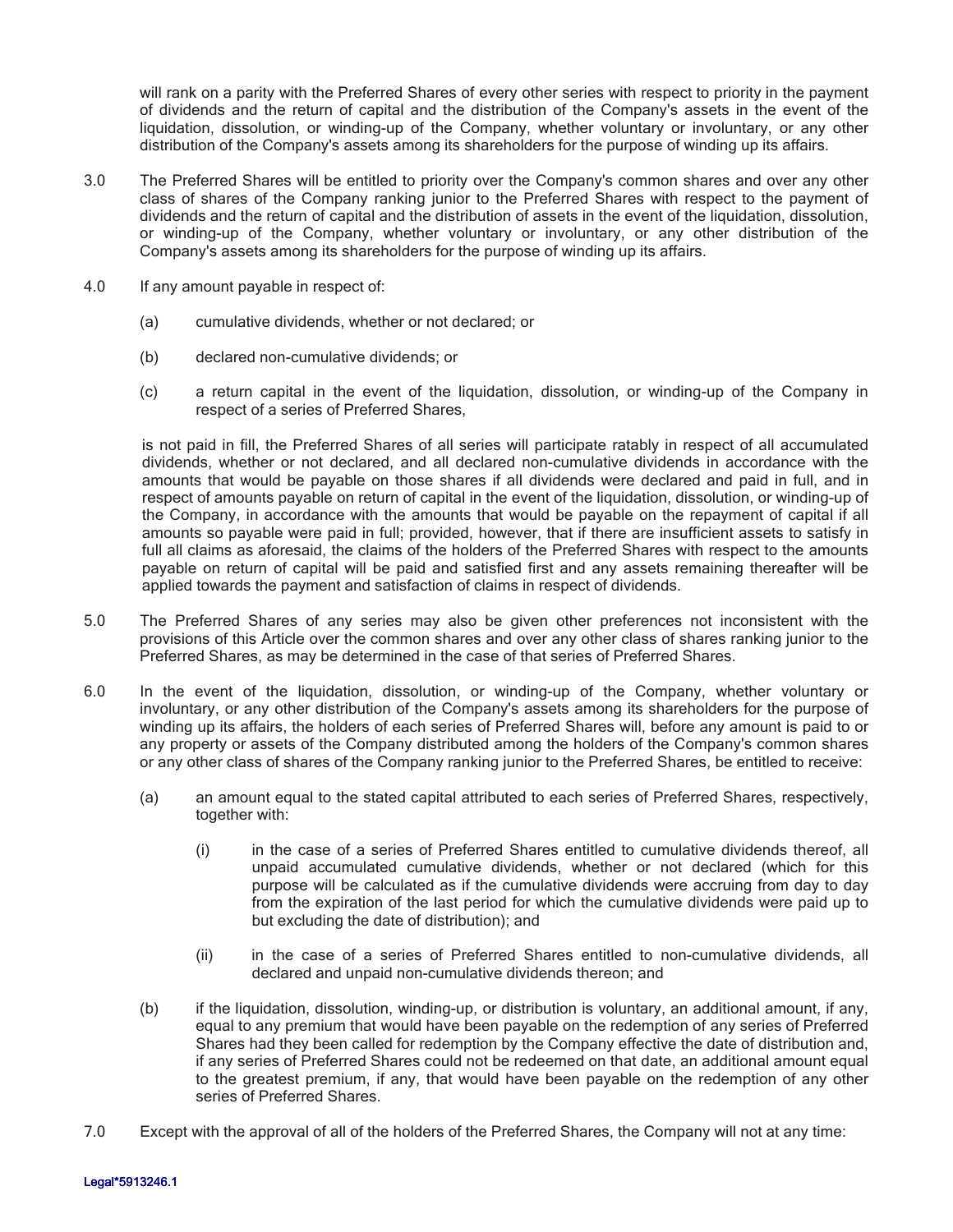- (a) declare or pay or set apart for payment any dividends on the common shares or any other class of shares of the Company ranking junior to the Preferred Shares; or
- (b) call for redemption, redeem, purchase for cancellation, acquire for value, or reduce or otherwise pay off any of the Preferred Shares (less than the total amount then outstanding) or any common shares or any other class of shares of the Company ranking junior to the Preferred Shares,

unless and until all dividends up to and including the dividends payable for the last completed period for which dividends are payable on each series of Preferred Shares then issued and outstanding have been declared and paid or set apart for payment at the date of declaration or payment or setting apart for payment on the common shares or the other shares of the Company ranking junior to the Preferred Shares or at the date of the call for redemption, purchase, acquisition, reduction, or other payment, as the case may be.

- 8.0 Except as referred to in these Articles or as otherwise provided by law or in accordance with any voting rights that may from time to time be attached to any series of Preferred Shares, the holders of the Preferred Shares as a class will not be entitled to receive notice of, attend, or vote at any meeting of the Company's shareholders.
- 9.0 The approval of the holders of the Preferred Shares, given in the manner described in section 10.0 below, will be required for:
	- (a) the creation of any new shares ranking prior to or on a parity with the Preferred Shares; and
	- (b) the issuance of any additional series of Preferred Shares or of any shares ranking prior to or on a parity with the Preferred Shares, if, but only so long as, any cumulative dividends are in arrears or any declared non-cumulative dividends are unpaid on any outstanding series of Preferred Shares.
- 10.0 The approval of the holders of the Preferred Shares with respect to any and all matters in this Article may be given by at least two-thirds of the votes cast at a meeting of the holders of the Preferred Shares duly called for that purpose, held on at least 21 days' notice, and at which the holders of a majority of the outstanding Preferred Shares are present or represented by proxy. If at any meeting the holders of a majority of the Preferred Shares are not present or represented by proxy within 30 minutes of the time appointed for the meeting, then the meeting will be adjourned to the same day in the next week and to the same time and place, and no notice of the adjourned meeting need be given. If at the adjourned meeting the holders of a majority of the Preferred Shares are not present or represented by proxy within 30 minutes of the time appointed for the meeting, the holders of the Preferred Shares present or represented by proxy may transact the business for which the meeting was originally called and a resolution passed at that meeting by at least two-thirds of the votes cast at that meeting will constitute the approval of the holders of the Preferred Shares. The formalities to be observed with respect to the giving of notice of any meeting and the conduct of the meeting will be those from time to time prescribed by the Canada Business Corporations Act and these Articles with respect to meetings of shareholders. On every poll taken at any meeting or adjourned meeting, every holder of Preferred Shares will be entitled to one vote in respect of each Preferred Share held.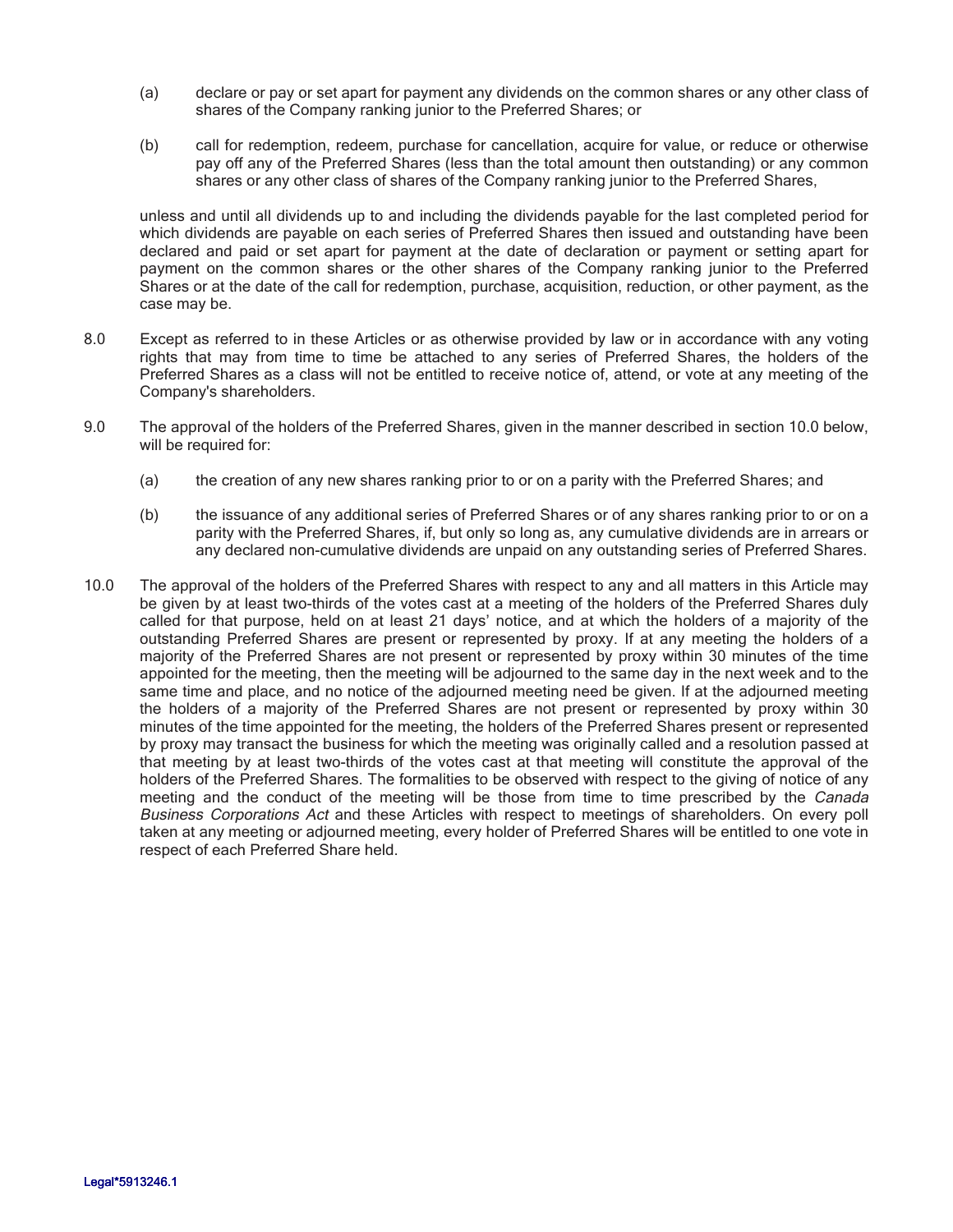### Appendix B

Amalgamated on July 24, 1991 under the British Columbia Company Act (now the British Columbia Business Corporations Act ("BCBCA"))

Certificate of Change of Name on September 24, 1994 from Keith Resources Ltd. to Avalon Ventures Ltd.

Certificate of Change of Name on February 17, 2009 from Avalon Ventures Ltd. to Avalon Rare Metals Inc.